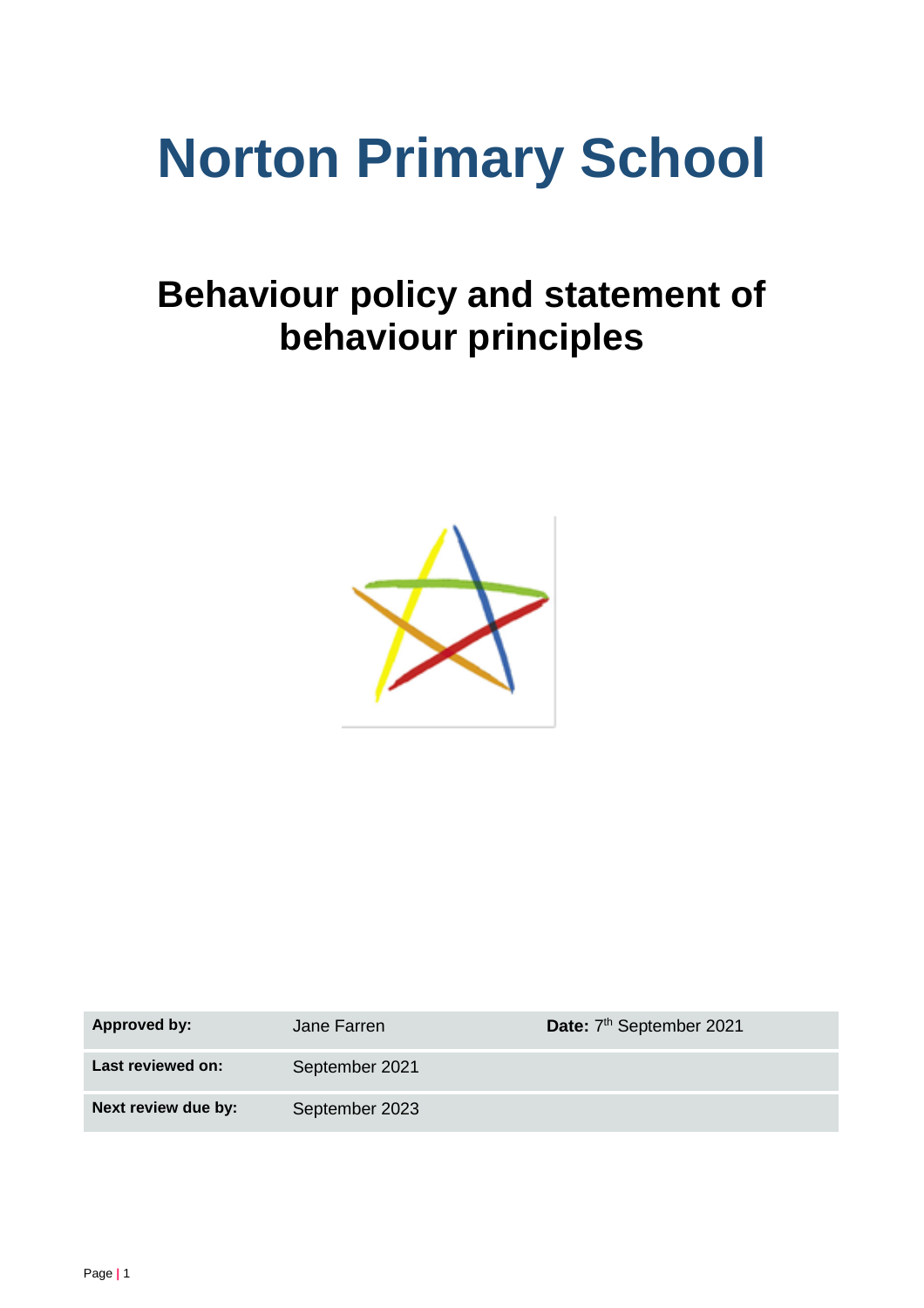# **Contents**

<span id="page-1-0"></span>

| Appendix 1: written statement of behaviour principles Error! Bookmark not defined.             |  |
|------------------------------------------------------------------------------------------------|--|
|                                                                                                |  |
|                                                                                                |  |
| Appendix 4: letters to parents about pupil behaviour - templates  Error! Bookmark not defined. |  |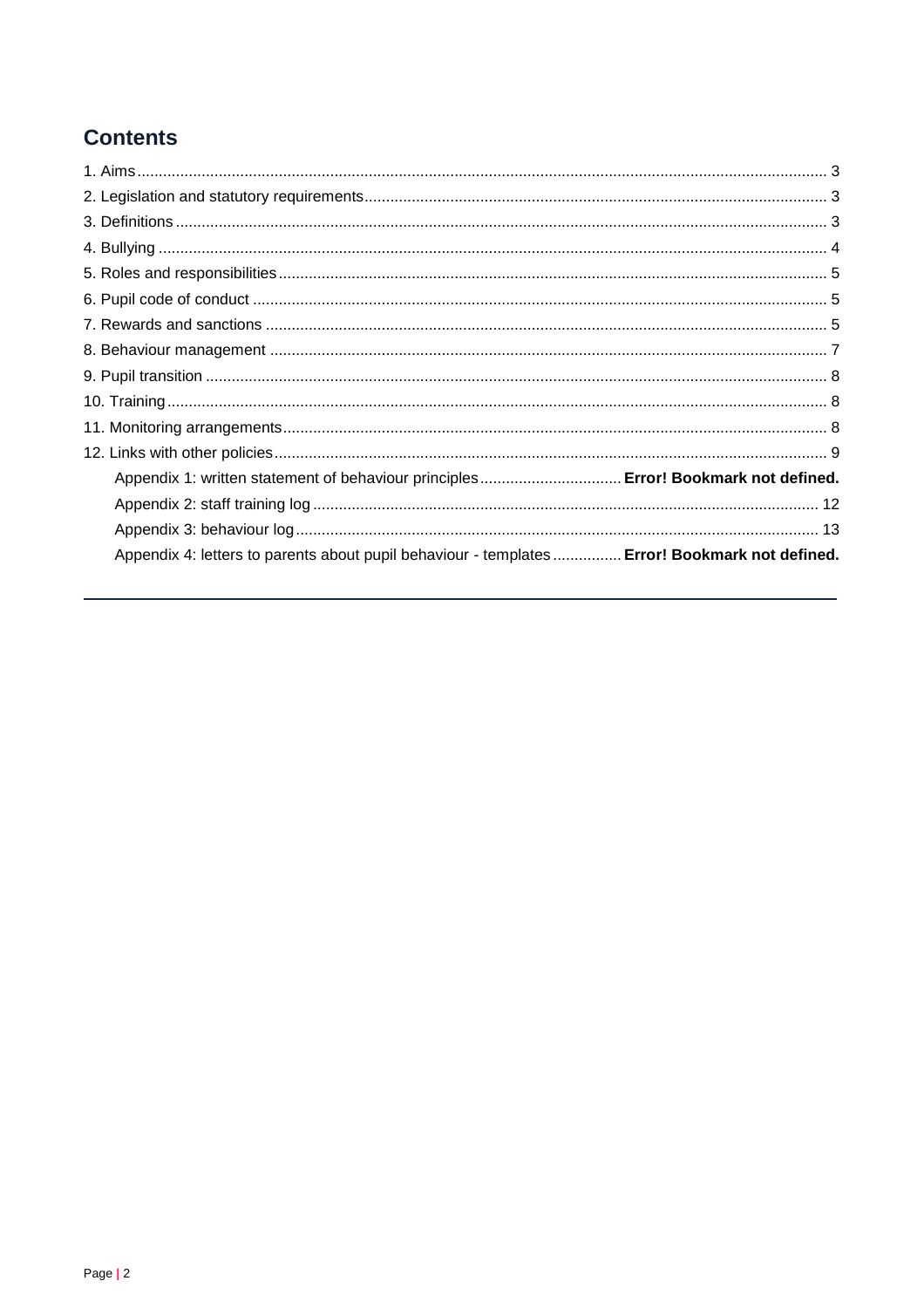# **1. Aims**

This policy aims to:

- > Provide a consistent approach to behaviour management
- Define what we consider to be unacceptable behaviour, including bullying and discrimination
- Outline how pupils are expected to behave in our school
- Summarise the roles and responsibilities of different people in the school community with regards to behaviour management
- > Outline our system of rewards and sanctions

# <span id="page-2-0"></span>**2. Legislation and statutory requirements**

This policy is based on advice from the Department for Education (DfE) on:

- > [Behaviour and discipline in schools](https://www.gov.uk/government/publications/behaviour-and-discipline-in-schools)
- [Searching, screening and confiscation at school](https://www.gov.uk/government/publications/searching-screening-and-confiscation)
- > [The Equality Act 2010](https://www.gov.uk/government/publications/equality-act-2010-advice-for-schools)
- > [Keeping Children Safe in Education](https://www.gov.uk/government/publications/keeping-children-safe-in-education--2)
- [Use of reasonable force in schools](https://www.gov.uk/government/publications/use-of-reasonable-force-in-schools)
- [Supporting pupils with medical conditions at school](https://www.gov.uk/government/publications/supporting-pupils-at-school-with-medical-conditions--3)

It is also based on the [special educational needs and disability \(SEND\) code of practice.](https://www.gov.uk/government/publications/send-code-of-practice-0-to-25)

In addition, this policy is based on:

- Section 175 of the [Education Act 2002,](http://www.legislation.gov.uk/ukpga/2002/32/section/175) which outlines a school's duty to safeguard and promote the welfare of its pupils
- Sections 88-94 of the [Education and Inspections Act 2006,](http://www.legislation.gov.uk/ukpga/2006/40/section/88) which require schools to regulate pupils' behaviour and publish a behaviour policy and written statement of behaviour principles, and give schools the authority to confiscate pupils' property
- [DfE guidance](https://www.gov.uk/guidance/what-maintained-schools-must-publish-online#behaviour-policy) explaining that maintained schools must publish their behaviour policy online

#### <span id="page-2-1"></span>**3. Definitions**

**Misbehaviour** is defined as:

- Disruption in lessons, in corridors between lessons, and at break and lunchtimes
- Behaviour which contradicts our school vision

**Serious misbehaviour** is defined as:

Repeated breaches of the school rules

Any form of bullying

- Physical behaviour like interfering with clothes
- Online sexual harassment such as unwanted sexual comments and messages (including on social media), sharing of nude or semi-nude images and/or videos, or sharing of unwanted explicit content
- Vandalism
- > Theft
- > Fighting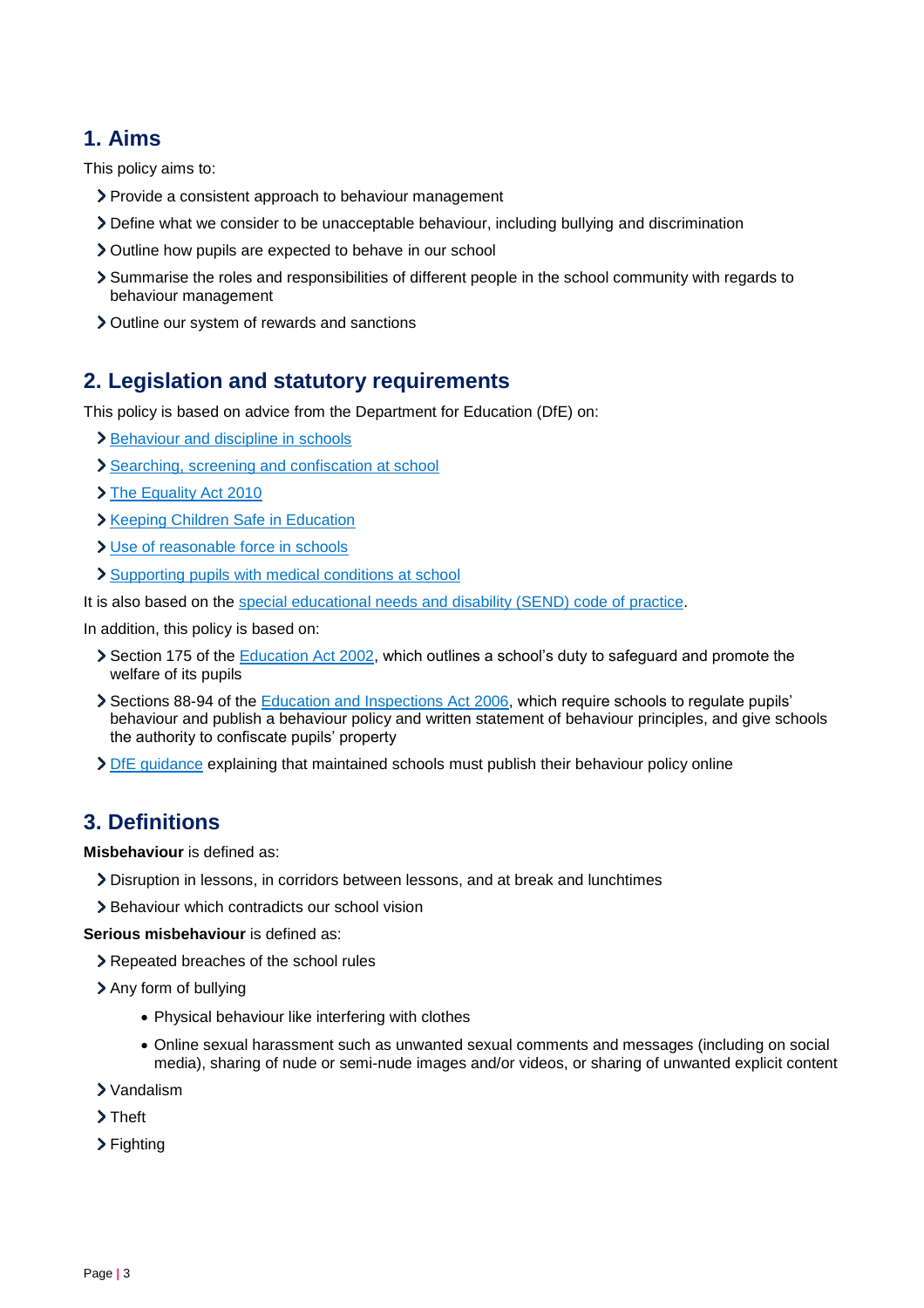#### > Smoking

Racist, sexist, homophobic or discriminatory behaviour

- Possession of any prohibited items. These are:
	- Knives or weapons
	- Alcohol
	- Illegal drugs
	- Stolen items
	- Tobacco and cigarette papers
	- Fireworks
	- Pornographic images
	- Any article a staff member reasonably suspects has been, or is likely to be, used to commit an offence, or to cause personal injury to, or damage to the property of, any person (including the pupil)

# <span id="page-3-0"></span>**4. Bullying**

**Bullying** is defined as the repetitive, intentional harming of one person or group by another person or group, where the relationship involves an imbalance of power.

Bullying is, therefore:

- Deliberately hurtful
- Repeated, often over a period of time
- > Difficult to defend against

Bullying can include:

| <b>TYPE OF BULLYING</b>                                                                                                                                                               | <b>DEFINITION</b>                                                                                                                                                                   |
|---------------------------------------------------------------------------------------------------------------------------------------------------------------------------------------|-------------------------------------------------------------------------------------------------------------------------------------------------------------------------------------|
| Emotional                                                                                                                                                                             | Being unfriendly, excluding, tormenting                                                                                                                                             |
| Physical                                                                                                                                                                              | Hitting, kicking, pushing, taking another's belongings, any use of violence                                                                                                         |
| Prejudice-based and<br>discriminatory, including:<br>$\bullet$ Racial<br>$\bullet$ Faith-based<br>• Gendered (sexist)<br>• Homophobic/biphobic<br>• Transphobic<br>• Disability-based | Taunts, gestures, graffiti or physical abuse focused on a particular<br>characteristic (e.g. gender, race, sexuality)                                                               |
| Sexual                                                                                                                                                                                | Explicit sexual remarks, display of sexual material, sexual gestures,<br>unwanted physical attention, comments about sexual reputation or<br>performance, or inappropriate touching |
| Direct or indirect verbal                                                                                                                                                             | Name-calling, sarcasm, spreading rumours, teasing                                                                                                                                   |
| Cyber-bullying                                                                                                                                                                        | Bullying that takes place online, such as through social networking sites,<br>messaging apps or gaming sites                                                                        |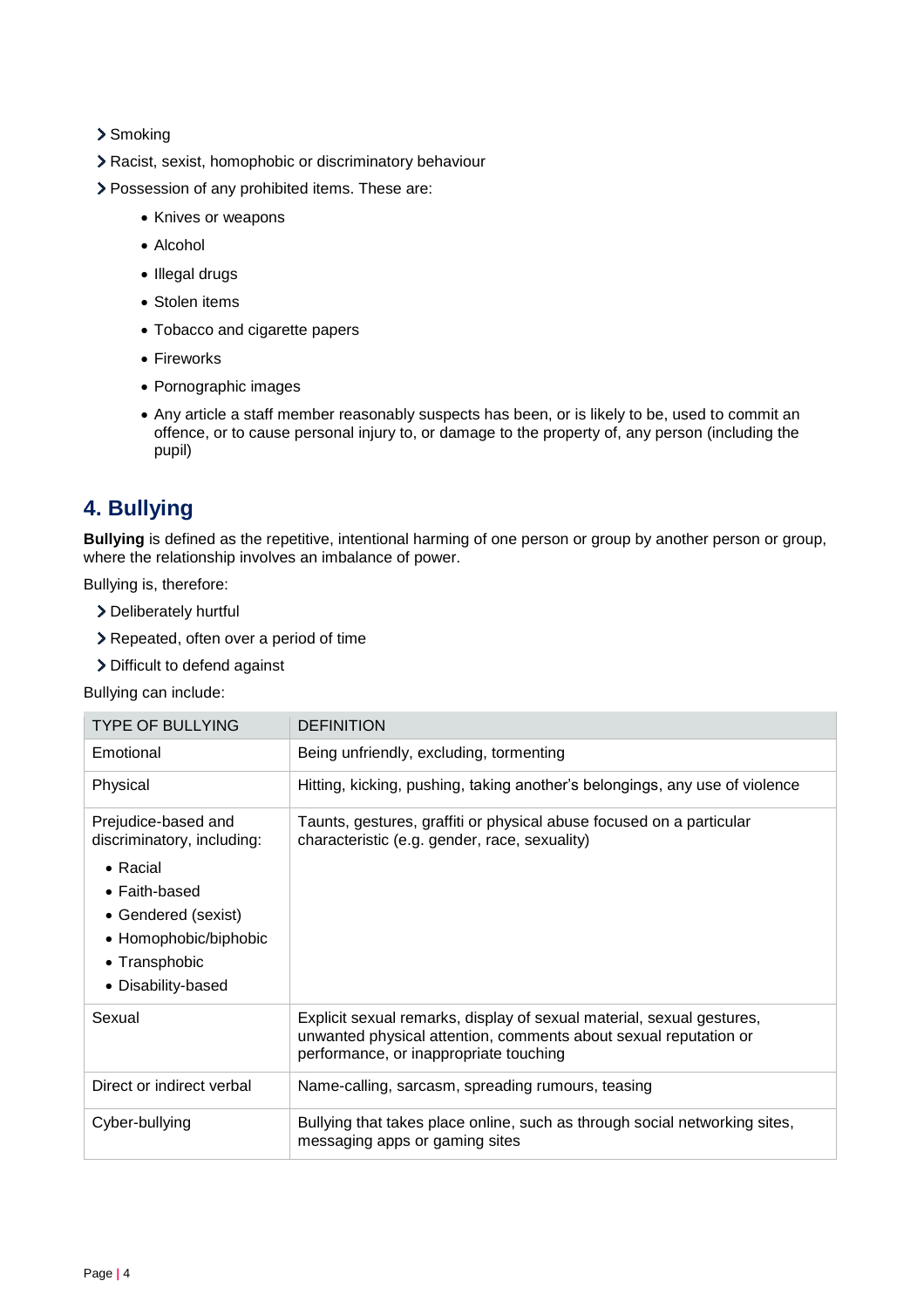Details of our school's approach to preventing and addressing bullying are set out in our anti-bullying strategy

# <span id="page-4-0"></span>**5. Roles and responsibilities**

#### **5.1 The governing board**

The Ethos committee is responsible for reviewing and approving the written statement of behaviour principles (school vision).

The Ethos and Compliance Committee will also review this behaviour policy in conjunction with the headteacher and monitor the policy's effectiveness, holding the headteacher to account for its implementation.

#### **5.2 The headteacher**

The headteacher is responsible for reviewing this behaviour policy in conjunction with the Ethos and Compliance Committee, giving due consideration to the school's statement of behaviour principles (school vision). The headteacher will also approve this policy.

The headteacher will ensure that the school environment encourages positive behaviour and that staff deal effectively with poor behaviour, and will monitor how staff implement this policy to ensure rewards and sanctions are applied consistently.

#### **5.3 Staff**

.

Staff are responsible for:

- Implementing the behaviour policy consistently
- Modelling positive behaviour
- Providing a personalised approach to the specific behavioural needs of particular pupils
- Recording behaviour incidents (see appendix 3 for a behaviour log)

The senior leadership team will support staff in responding to behaviour incidents.

#### **5.4 Parents**

Parents are expected to:

- Support their child in adhering to pupil code of conduct
- Inform the school of any changes in circumstances that may affect their child's behaviour
- Discuss any behavioural concerns with the class teacher promptly

# <span id="page-4-1"></span>**6. Pupil code of conduct**

Pupils are expected to:

- > Behave in an orderly and self-controlled way
- Show respect to members of staff and each other
- In class, make it possible for all pupils to learn
- > Treat the school buildings and school property with respect

#### <span id="page-4-2"></span>**7. Rewards and sanctions**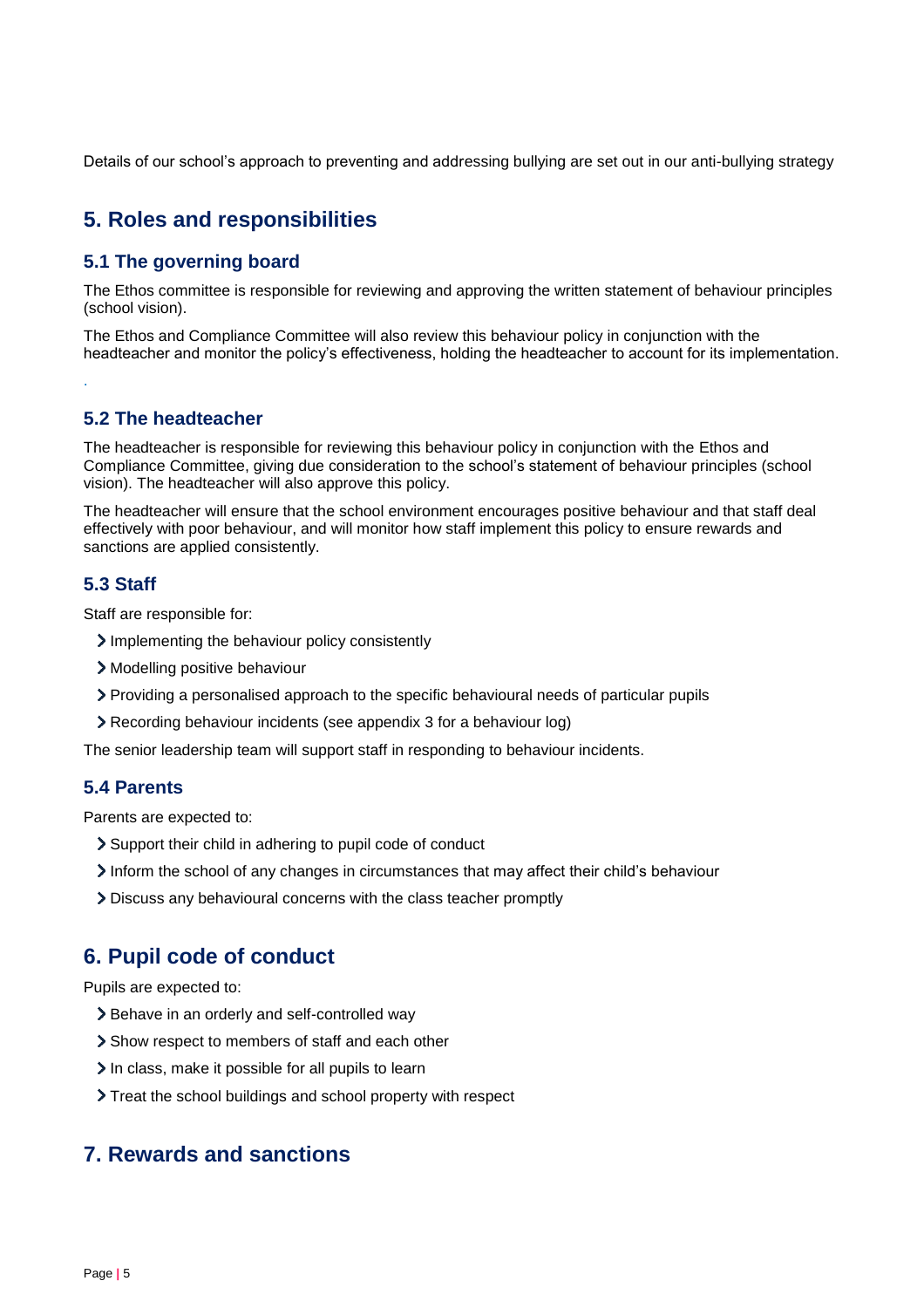#### **7.1 List of rewards and sanctions**

Positive behaviour will be rewarded with:

- > Praise
- Face to face conversations or phone calls home to parents
- House (linked to School Vision) or Dojo (Desirable Learning Behaviours) points

The school may use one or more of the following sanctions in response to unacceptable behaviour:

- > A verbal reprimand
- > Referring the pupil to a senior member of staff
- Face to face conversations or phone calls home to parents
- > Agreeing a behaviour contract

#### **7.2 Zero-tolerance approach to sexual harassment and sexual violence**

The school will ensure that all incidents of sexual harassment and/or violence are met with a suitable response, and never ignored.

Pupils are encouraged to report anything that makes them uncomfortable, no matter how 'small' they feel it might be.

The school's response will be:

- > Proportionate
- Considered
- > Supportive
- > Decided on a case-by-case basis

Sanctions for sexual harassment and violence may include:

The school has procedures in place to respond to any allegations or concerns regarding a child's safety or wellbeing. These include clear processes for:

- Responding to a report
- Carrying out risk assessments, where appropriate, to help determine whether to:
	- Manage the incident internally
	- Refer to early help
	- Refer to children's social care
	- Report to the police

Please refer to our child protection and safeguarding policy for more information.

#### **7.3 Malicious allegations**

Where a pupil makes an allegation against a member of staff and that allegation is shown to have been deliberately invented or malicious, the school will discipline the pupil in accordance with this policy.

Where a pupil makes an allegation of sexual violence or sexual harassment against another pupil and that allegation is shown to have been deliberately invented or malicious, the school will discipline the pupil in accordance with this policy.

In all cases where an allegation is determined to be unsubstantiated, unfounded, false or malicious, the school (in collaboration with the local authority designated officer, where relevant) will consider whether the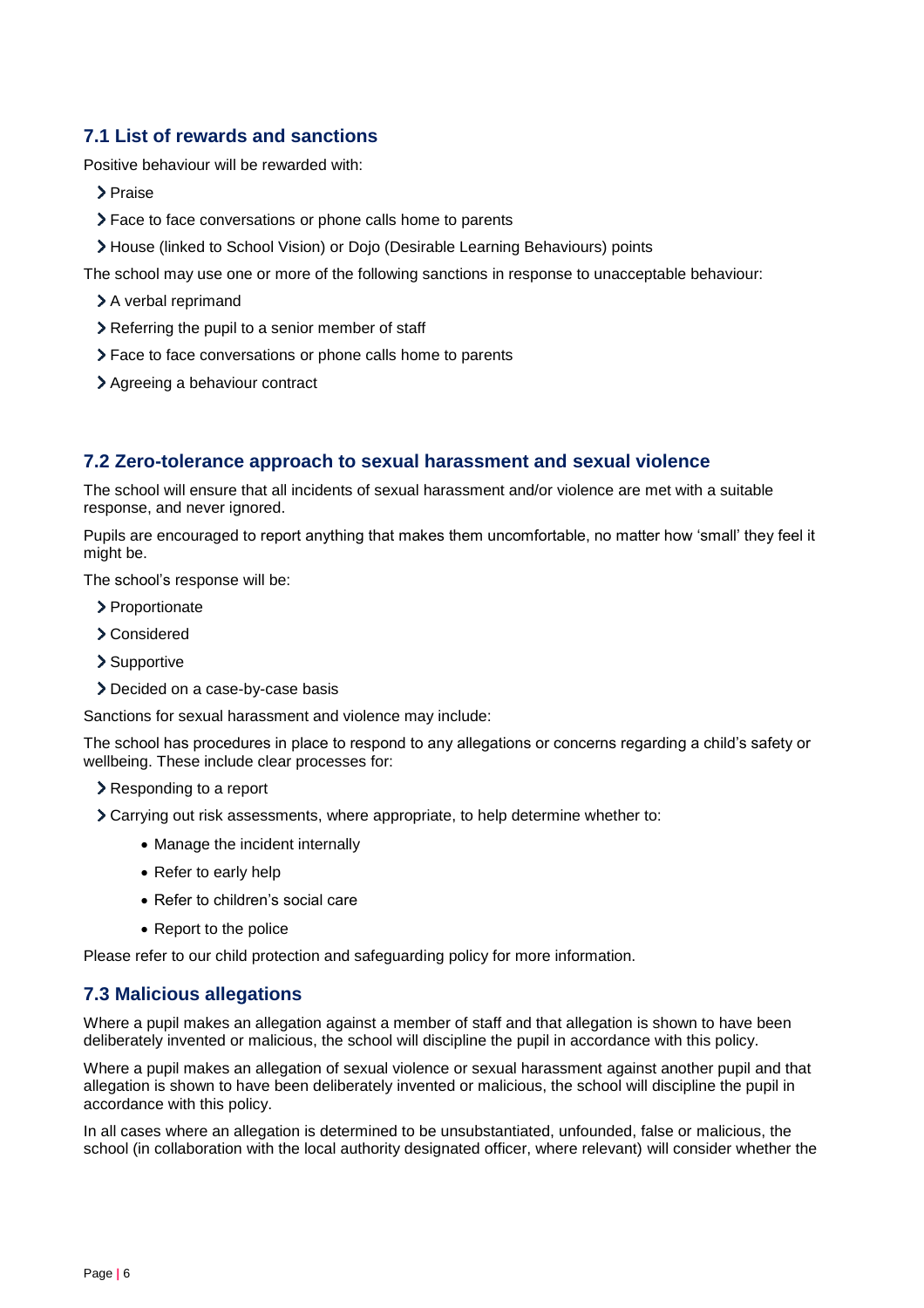pupil who made the allegation is in need of help, or the allegation may have been a cry for help. If so, a referral to children's social care may be appropriate.

The school will also consider the pastoral needs of staff and pupils accused of misconduct.

Please refer to our child protection and safeguarding policy for more information on responding to allegations of abuse against staff or other pupils.

#### <span id="page-6-0"></span>**8. Behaviour management**

Our behaviour management philosophy is set out in our school vision:

**Strive:** that our children lead happy and fulfilled lives through seeing the best in others and in themselves; they are resilient, forward looking and appreciative

**Think:** that our children have the essential knowledge, skills and behaviours to guarantee that they thrive in modern Britain; the wisdom to preserve the beauty of our planet; the wisdom to make informed, positive decisions

**Act:** that our children celebrate differences and value everyone in our Norton family and wider community; they celebrate belonging to a local, national and international community and they expect inclusion

**Respect:** our children know that everyone has the right to be themselves. Norton is a place where everyone can feel safe, be happy and learn. Everyone at our school is equal and acts with respect and kindness towards each other. Our children respect themselves and are proud to be part of an inclusive school.

#### **8.1 Classroom management**

Teaching and support staff are responsible for setting the tone and context for positive behaviour within the classroom.

They will:

- Create and maintain a stimulating environment that encourages pupils to be engaged
- Display the pupil code of conduct or their own classroom rules

Develop a positive relationship with pupils, which may include:

- Greeting pupils in the morning/at the start of lessons
- Establishing clear routines
- Communicating expectations of behaviour in ways other than verbally
- Highlighting and promoting good behaviour
- Concluding the day positively and starting the next day afresh
- Having a plan for dealing with low-level disruption
- Using positive reinforcement

#### **8.2 Physical restraint**

In some circumstances, staff may use reasonable force to restrain a pupil to prevent them:

- Causing disorder
- > Hurting themselves or others
- > Damaging property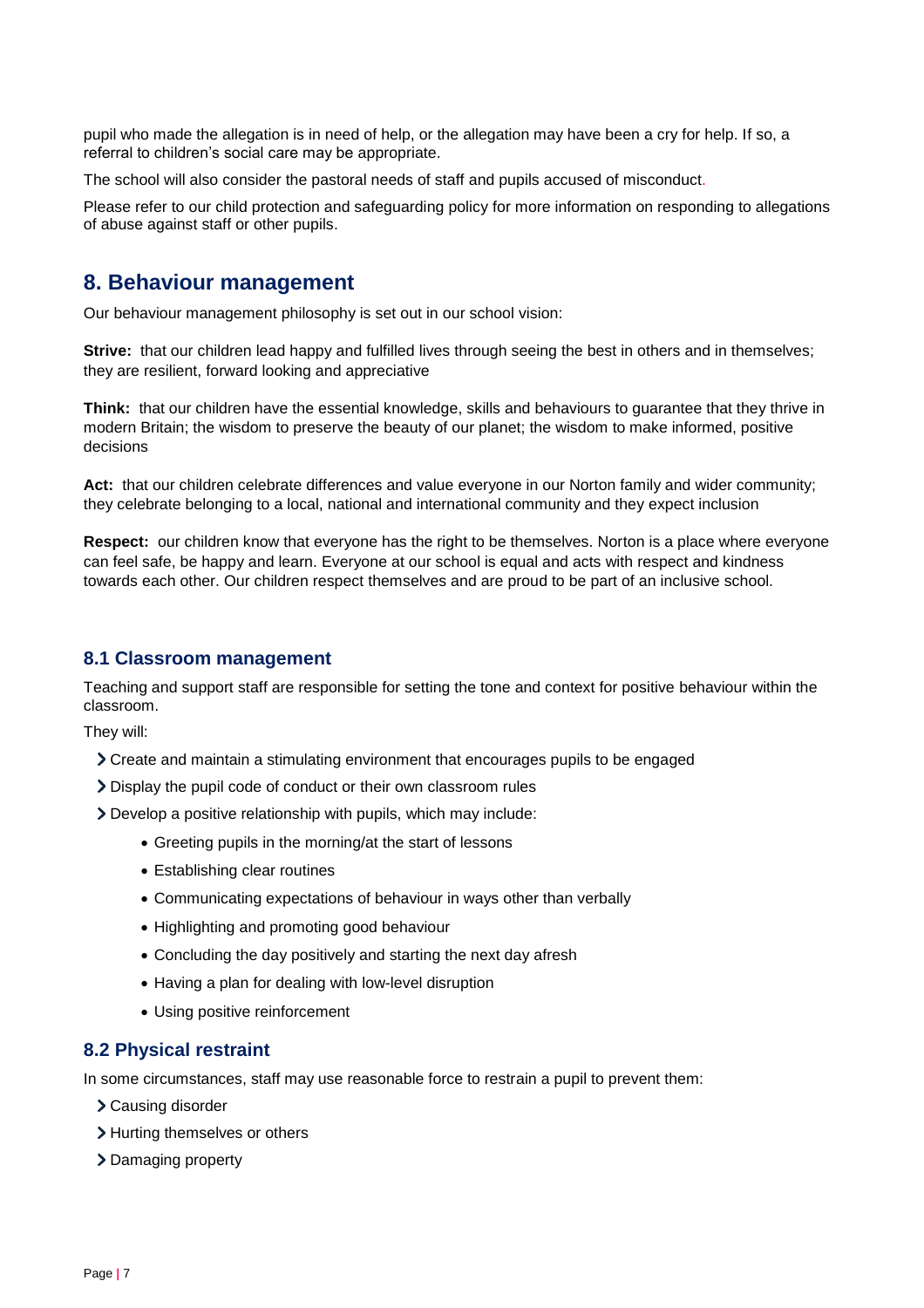Incidents of physical restraint must:

#### **Always be used as a last resort**

- Be applied using the minimum amount of force and for the minimum amount of time possible
- Be used in a way that maintains the safety and dignity of all concerned
- Never be used as a form of punishment
- Be recorded and reported to parents (see appendix 3 for a behaviour log)

#### **8.3 Confiscation**

**Any prohibited items (listed in section 3) found in pupils' possession will be confiscated.** These items will not be returned to pupils.

We will also confiscate any item which is harmful or detrimental to school discipline. These items will be returned to pupils after discussion with senior leaders and parents, if appropriate.

Searching and screening pupils is conducted in line with the DfE's latest guidance on searching, screening [and confiscation.](https://www.gov.uk/government/publications/searching-screening-and-confiscation)

#### **8.4 Pupil support**

The school recognises its legal duty under the Equality Act 2010 to prevent pupils with a protected characteristic from being at a disadvantage. Consequently, our approach to challenging behaviour may be differentiated to cater to the needs of the pupil.

The school's special educational needs co-ordinator will evaluate a pupil who exhibits challenging behaviour to determine whether they have any underlying needs that are not currently being met.

Where necessary, support and advice will also be sought from specialist teachers, an educational psychologist, medical practitioners and/or others, to identify or support specific needs.

When acute needs are identified in a pupil, we will liaise with external agencies and plan support programmes for that child. We will work with parents to create the plan and review it on a regular basis.

#### **8.5 Safeguarding**

The school recognises that changes in behaviour may be an indicator that a pupil is in need of help or protection. We will consider whether a pupil's misbehaviour may be linked to them suffering, or being likely to suffer, significant harm. Where this may be the case, we will follow our child protection and safeguarding policy.

# <span id="page-7-0"></span>**9. Pupil transition**

To ensure a smooth transition to the next year, pupils have transition sessions with their new teacher(s). In addition, staff members hold transition meetings.

To ensure behaviour is continually monitored and the right support is in place, information related to pupil behaviour issues may be transferred to relevant staff at the start of the term or year.

# <span id="page-7-1"></span>**10. Training**

Our staff are provided with training on managing behaviour, as part of their induction process. Behaviour management will also form part of continuing professional development.

A staff training log can be found in appendix 2.

# <span id="page-7-2"></span>**11. Monitoring arrangements**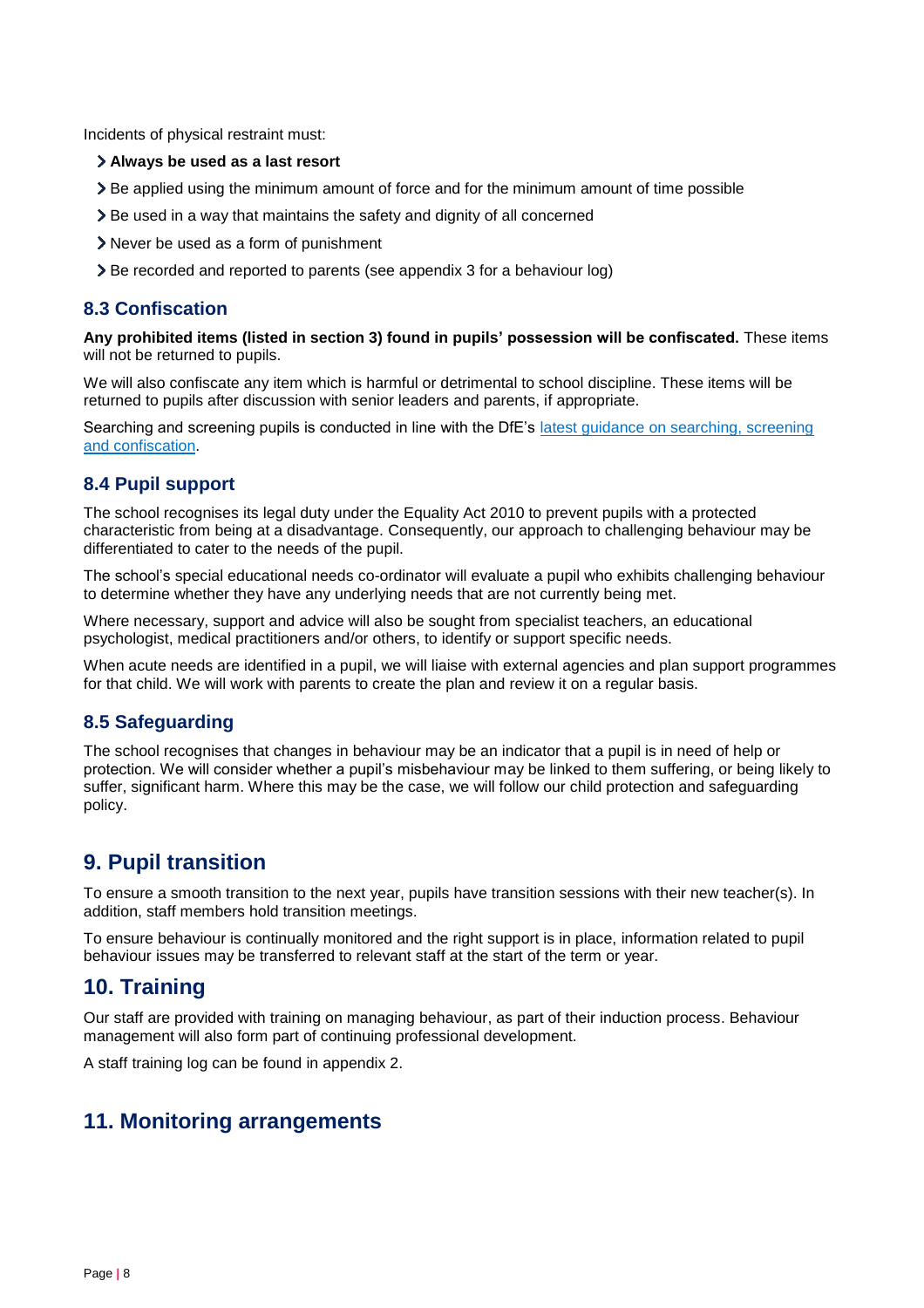This behaviour policy will be reviewed by the headteacher and Ethos and Compliance Committee annually. At each review, the policy will be approved by the headteacher.

# <span id="page-8-0"></span>**12. Links with other policies**

This behaviour policy is linked to the following policies:

- > Exclusions policy
- Child protection and safeguarding policy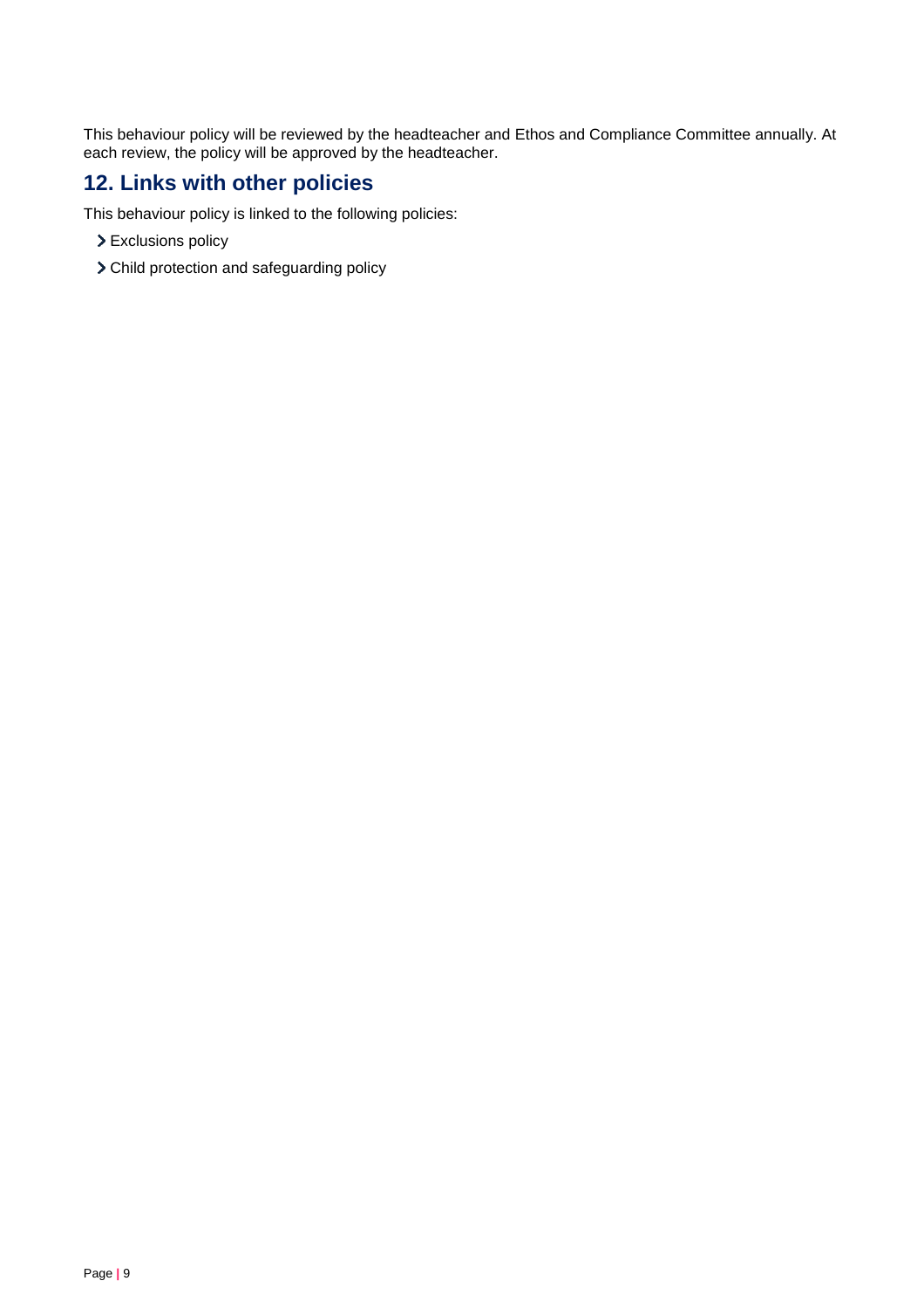# **Appendix 1**

When we behave well or if we do very good work:

- Dojo points will be awarded for showing behaviors that help us learn.
- House points will be awarded for demonstrating our School Values in our actions.
- Stickers will be given to celebrate effort and promote pride.
- Sharing assembly will celebrate good work and attitudes.

#### **If we do not behave well and do not try our best, an adult will:**

- Talk to us about why.
- Explore with us how to improve our behavior.
- We may be asked to discuss the situation with another member of staff.

#### **If our behavior doesn't improve:**

- An adult at home will be contacted.
- A behavior contract may be given.

If we are Norton Stars everyone will be happy! Following out STAR vision helps us remember how to work hard and behave brilliantly!

# *Strive Think Act Respect Shine*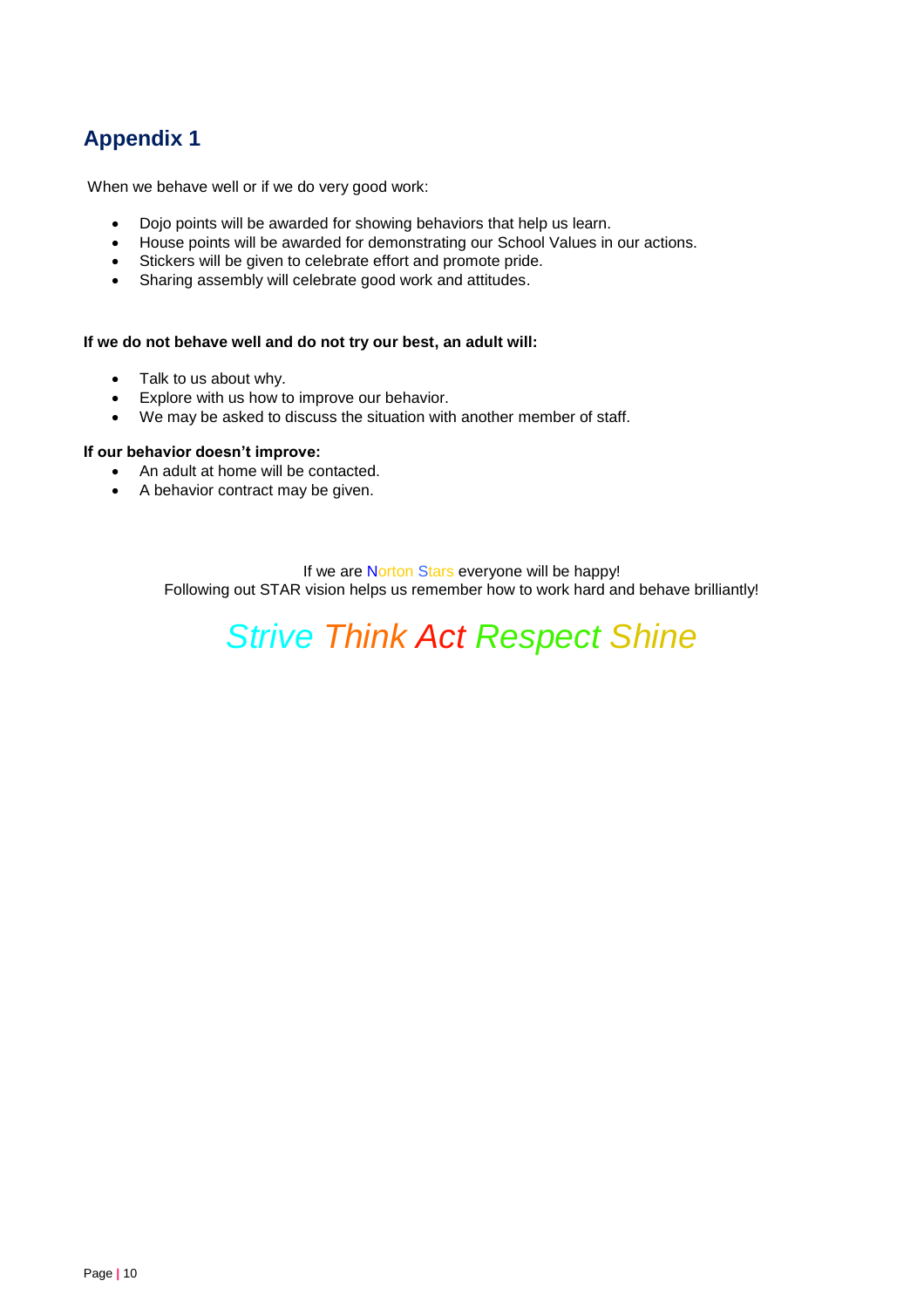# **Our Charter**

We agree to be ready to learn:



- We know to listen carefully. We know our teacher will not talk for too long so that we can keep focused on meeting our targets and reaching our goals. We work hard when we talk with our talking partner/group.
- Think: We use the quiet times our teacher gives us to think carefully about what we do and what we say. We know that we are all responsible for what we do and say.
- Act: Talking to our teacher or other adults in school helps us feel safe. We feel confident about asking for advice or telling someone if we have a problem. We listen to our friends and offer help and solutions to them when we can.
- Respect: Our class is a team and every member is important. We are proud of our school; we are loyal. We care for each other and we understand that we are all different and have different families and homes. We value ourselves as well as others. We choose our words carefully.
- Shine: We are proud of our school and know that we all play a part to make it even stronger. We are aware of people who live in Norton, we want to make sure that our school helps them. We celebrate our successes and our STARS vision. We enjoy learning and we love to shine!

 *Strive Think Act Respect Shine*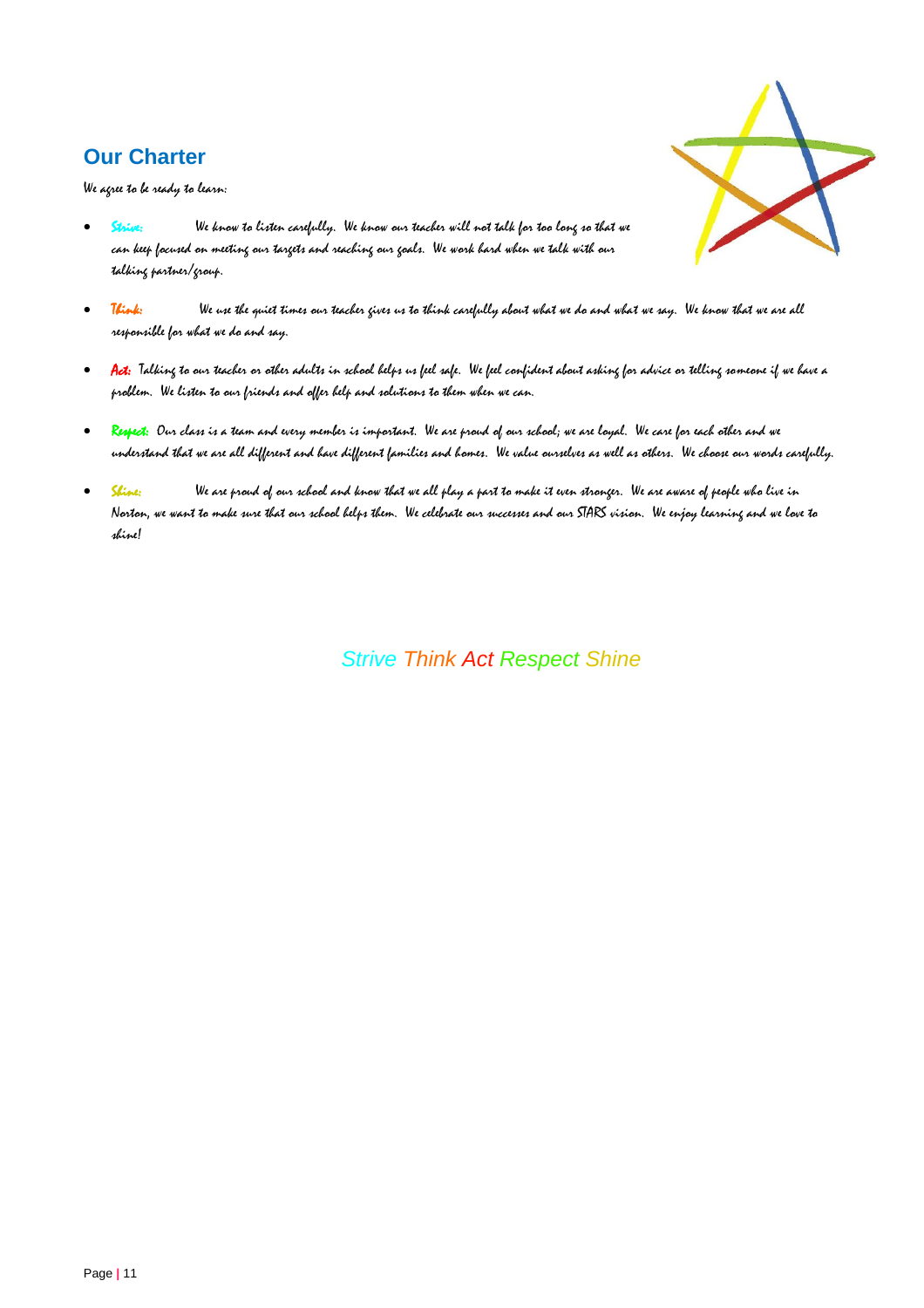# **Appendix 2: staff training log**

<span id="page-11-0"></span>

| TRAINING RECEIVED | <b>DATE</b><br>COMPLETED | TRAINER / TRAINING<br>ORGANISATION | TRAINER'S SIGNATURE | <b>STAFF MEMBER'S</b><br>SIGNATURE | SUGGESTED<br><b>REVIEW DATE</b> |
|-------------------|--------------------------|------------------------------------|---------------------|------------------------------------|---------------------------------|
|                   |                          |                                    |                     |                                    |                                 |
|                   |                          |                                    |                     |                                    |                                 |
|                   |                          |                                    |                     |                                    |                                 |
|                   |                          |                                    |                     |                                    |                                 |
|                   |                          |                                    |                     |                                    |                                 |
|                   |                          |                                    |                     |                                    |                                 |
|                   |                          |                                    |                     |                                    |                                 |
|                   |                          |                                    |                     |                                    |                                 |
|                   |                          |                                    |                     |                                    |                                 |
|                   |                          |                                    |                     |                                    |                                 |
|                   |                          |                                    |                     |                                    |                                 |
|                   |                          |                                    |                     |                                    |                                 |